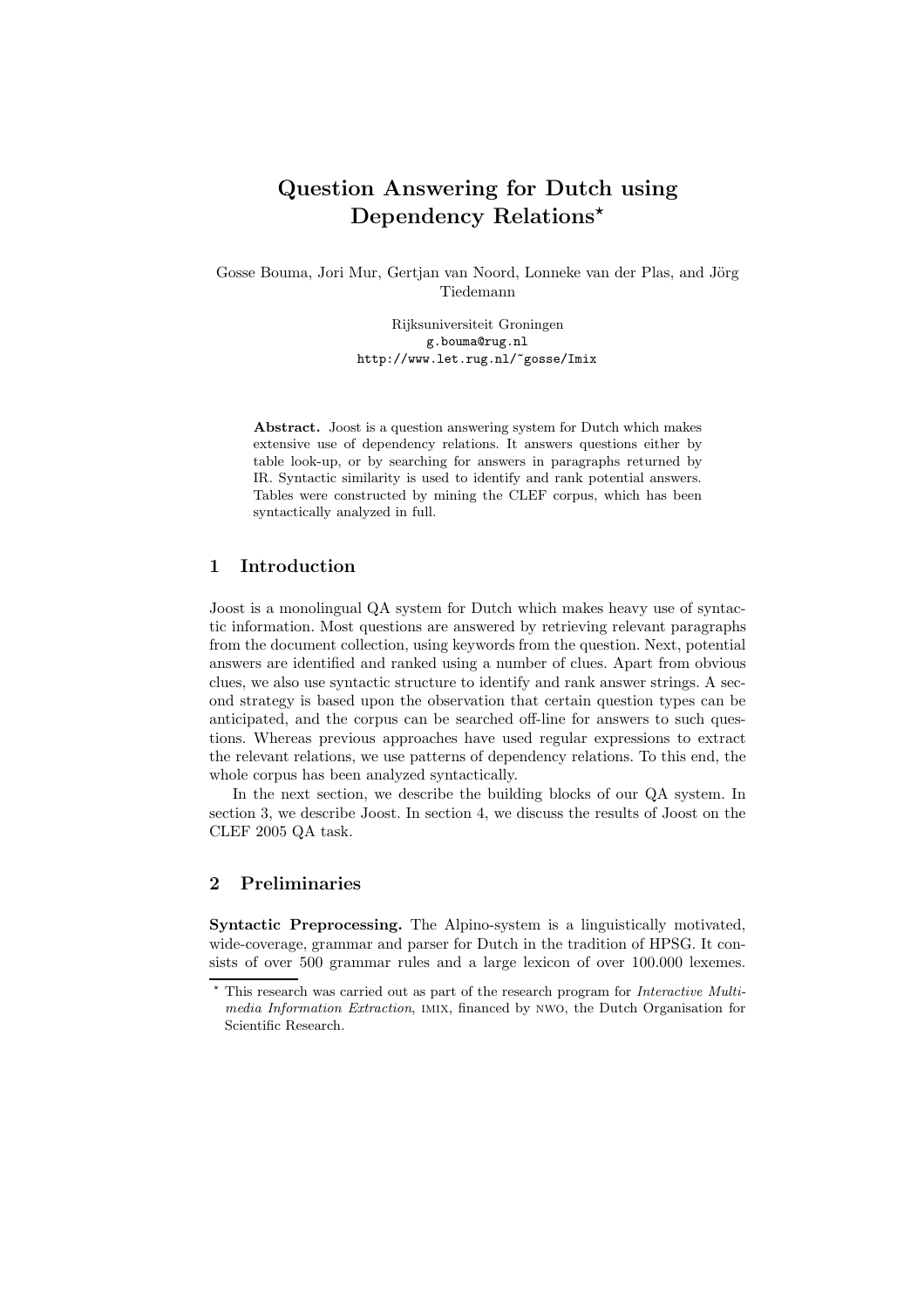Heuristics have been implemented to deal with unknown words and ungrammatical or out-of-coverage sentences (which may nevertheless contain fragments that are analyzable). The grammar provides a 'deep' level of syntactic analysis. The output of the system is a dependency graph. [1] shows that the accuracy of the system, when evaluated on a test-set of 500 newspaper sentences, is over 88%, which is in line with state-of-the-art systems for English.

Alpino includes heuristics for recognizing proper names. For the QA task, named entity classification was added. To this end, we collected lists of person names  $(120K)$ , geographical names  $(12K)$ , organization names  $(26k)$ , and miscalleneous items (2K). The data are primarily extracted from the Twente News Corpus, a collection of over 300 million words of newspaper text, which comes with relevant annotation. For unknown names, a maximum entropy classifier was trained, using the Dutch part of the shared task for CONLL  $2003$ .<sup>1</sup> The accuracy on unseen CONLL data of the resulting classifier (which combines dictionary look-up and a maximum entropy classifier) is 88.2%.

The Dutch text collection for CLEF was tokenized and segmented into (4.1 million) sentences, and parsed in full. We used a Beowulf Linux cluster of 128 Pentium  $4 \text{ processors}^2$  to complete the process in about three weeks. The dependency trees are stored as XML.

Reasoning over Dependency Relations. Several researchers have attempted to use syntactic information, and especially dependency relations, in QA [2–5]. We have implemented a system in which dependency patterns derived from the question must be matched by equivalent dependency relations in a potential answer. The dependency analysis of a sentence gives rise to a set of dependency relations of the form  $\langle$ Head/HIx, Rel, Dep/DIx $\rangle$ , where Head is the root form of the head of the relation, and Dep is the head of the dependent. Hix and DIx are string indices, and Rel the dependency relation. For instance, the dependency analysis of sentence (1-a) is (1-b).

- (1) a. Mengistu kreeg asiel in Zimbabwe (Mengistu was given asylum in Zimbabwe)
	- b.  $\begin{cases} \langle k \text{rig}/2, \text{ su}, \text{ mengistu}/1 \rangle, \langle k \text{rig}/2, \text{ obj1, asie1/3} \rangle, \\ \langle k \text{rig}/2, \text{ maj} \rangle, \langle k \text{rig}/4, \text{ obj1, asie1/5} \rangle. \end{cases}$  $\langle krijg/2, mod, in/4\rangle,$   $\langle in/4, obj1, zimbabwe/5\rangle$  $\mathcal{L}$

A dependency pattern is a set of (partially underspecified) dependency relations:

(2)  $\langle \text{kriig/K, obj1, asiel/A} \rangle$ ,  $\langle \text{kriig/K, su, Su/S} \rangle$ 

A pattern may contain variables, represented here by (words starting with) a capital. A pattern P matches a set of dependency relations R if  $P \subset R$ , under some substitution of variables.

 $1$  http://cnts.uia.ac.be/conll2003/ner/

<sup>2</sup> which is part of the High-Performance Computing centre of the University of Groningen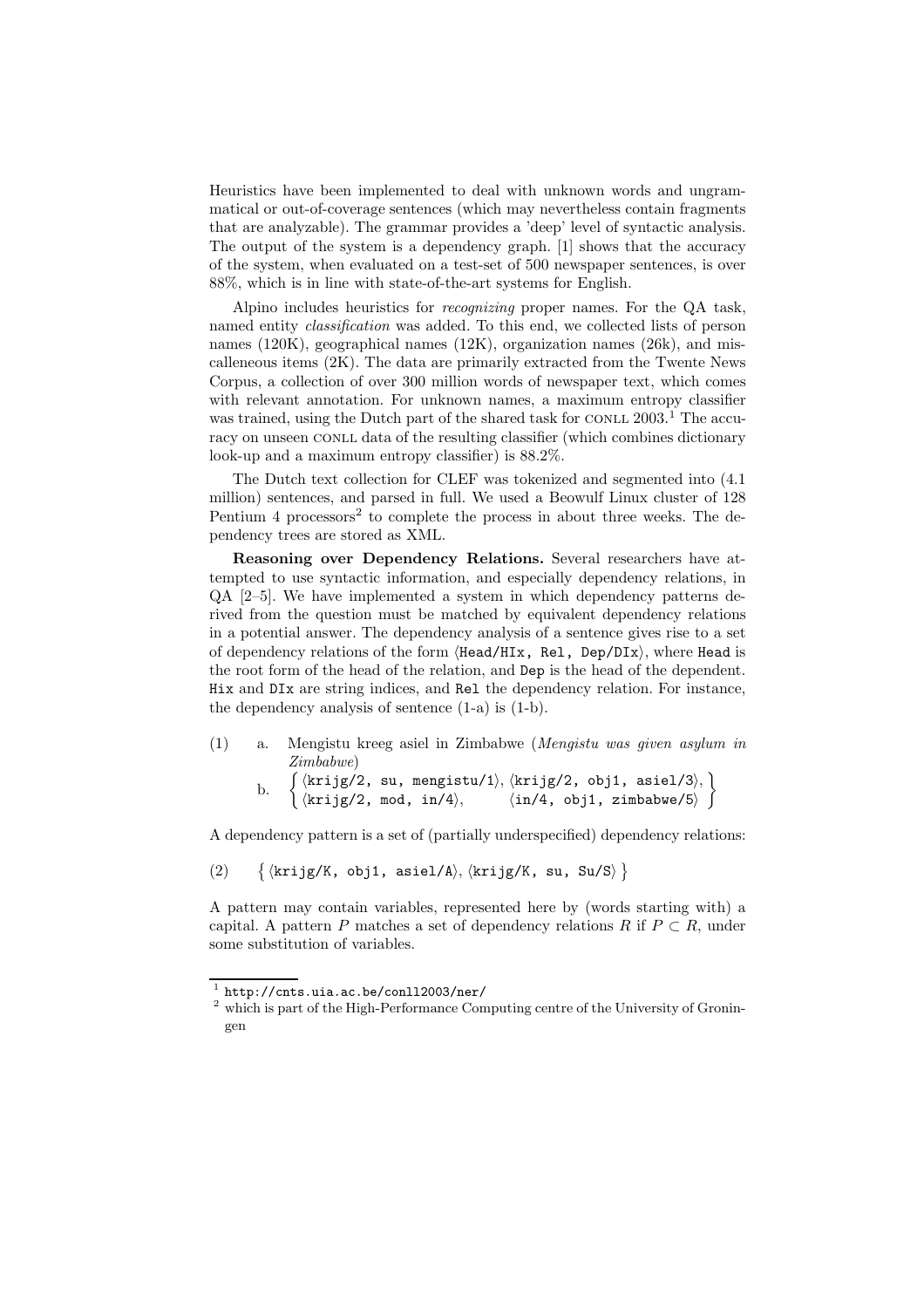Equivalences can be defined to account for syntactic variation. For instance, the subject of an active sentence may be expressed as a PP-modifier headed by  $door (by)$  in the passive:

(3) Aan Mengistu werd asiel verleend door Zimbabwe (Mengistu was given asylum by Zimbabwe)

The following equivalence accounts for this:

 $\{\langle V/I,su,S/J\rangle\} \Leftrightarrow \{\langle word/W,vc,V/I\rangle, \langle V/I,mod,door/D\rangle, \langle door/D,obj1,S/J\rangle\}$ 

Here, the verb word is (the root form of) the passive auxiliary, which takes a verbal complement headed by the verb V.

Given an equivalence  $Lhs \Leftrightarrow Rhs$ , substitution of  $Lhs$  in a pattern P by  $Rhs$ gives rise to an equivalent pattern  $P'$ . A pattern P now also matches with a set of relations R if there is some equivalent pattern  $P'$ , and  $P' \subset R$ , under some substitution of variables.

We have implemented 13 additional equivalence rules, to account for, among others, word order variation within appostions, the equivalence of genitives and van-PPs, equivalence between appositions and simple predicative sentence, coordination, and relative clauses. In  $[6]$ , we show that the inclusion of equivalence rules has a positive effect on various components of our QA system.

Off-line Retrieval. Off-line methods have proven to be very effective in QA [7]. Before actual questions are known, a corpus is exhaustively searched for potential answers to specific question types (capital, abbreviation, year of birth, ...). The answers are extracted from the corpus off-line and stored in a structured table for quick and easy access.

[8] show that extraction patterns defined in terms of dependency relations are more effective than regular expression patterns over surface strings. Following this observation, we used the module for dependency pattern matching to exhaustively search the parsed corpus for potential answers to frequently occurring question types. For instance, the pattern in (4) extracts information about organizations and their founders.

#### (4)  $\langle \text{richt\_op/R}, \text{su}, \text{Founder/S} \rangle, \langle \text{richt\_op/R}, \text{obj1}, \text{Founded/O} \rangle$

The verb *oprichten* (to found) can take on a wide variety of forms (active, with the particle op split from the root, participle, and infinitival, either the founder or the organization can be the first constituent in the sentence, etc. In all cases, modifiers may intervene between the relevant constituents:

- (5) a. Minderop richtte de Tros op toen .... (Minderop founded the Tros  $when...$ )
	- b. Kasparov heeft een nieuwe Russische Schaakbond opgericht en... (Kasparov has founded a new Russian Chess Union and...)

The pattern in (4) suffices to extract this relation from both of the examples above. Equivalence rules can be used to deal with other forms of syntactic varia-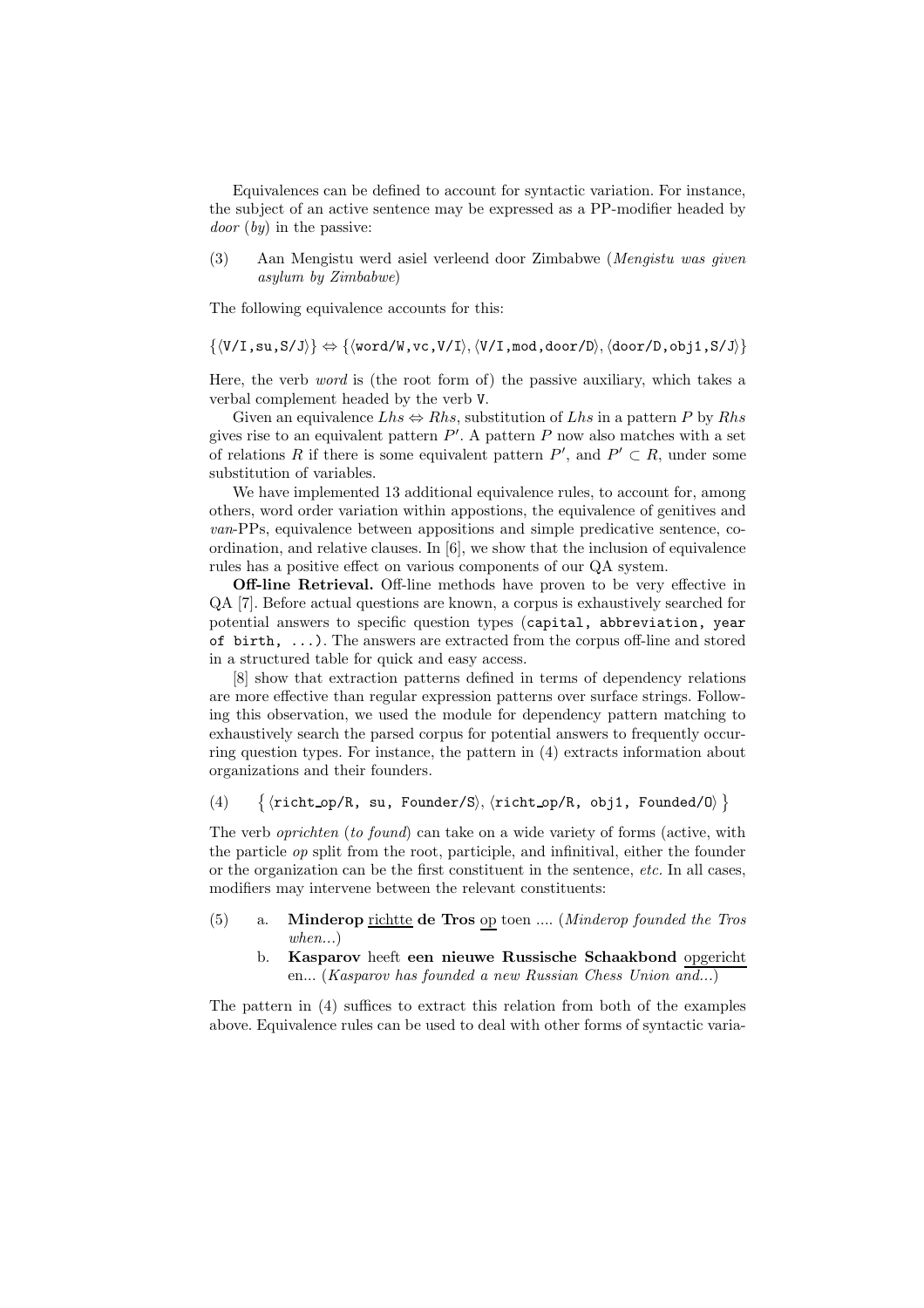| Relation  |       | tuples uniq Relation tuples uniq Relation |           |         |                                                     | tuples uniq   |            |
|-----------|-------|-------------------------------------------|-----------|---------|-----------------------------------------------------|---------------|------------|
|           |       |                                           |           |         |                                                     | 77.028 46.589 |            |
| Age       |       |                                           |           |         | $ 22.143 \t18520 $ Died Age   1.127 834 Inhabitants | 708           | 6331       |
| Born Date |       |                                           |           |         | 2356 1.990 Died Date 583 544 Nobel Prize            | 169           | <b>141</b> |
| Born Loc  |       | 937 879 Died Loc                          |           | 664 583 |                                                     |               |            |
| Capital   | 2.146 | 515 Founded                               | 1.021 953 |         |                                                     |               |            |

Table 1. Size of extracted relation tables. Each second and third column list the overall number of extracted tuples and extracted unique tuples (types) respectively.

tion. For instance, once we define a pattern to extract the country and its capital from  $(6-a)$ , equivalence rules ensure that the alternative formulations in  $(6-b)$ -(6-c) match as well. Table 1 lists all the relations we extracted.

- (6) a. de hoofdstad van Afghanistan, Kabul (the capital of Afghanistan, Kabul)
	- b. Kabul, de hoofdstad van Afghanistan (Kabul, the capital of Af'stan)
	- c. Afghanistans hoofdstad, Kabul (Af'stan's capital, Kabul)

Extracting ISA relations. Fine-grained named entity classification based on a.o. labels obtained from appositions, is useful for answering wh-questions and definition questions [9, 10]. From the fully parsed Dutch CLEF text collection, we extracted 602K unique apposition tuples, consisting of a noun (used as class label) and a named entity. The resulting table contains, for instance, 112 names of ferry boats (Estonia, Anna Maria Lauro, Sally Star etc.) and no less than 2951 national team coaches (Bobby Robson, Jack Charlton, Menotti, Berti Vogts etc.). By focussing on the most frequent label for a named entity, most of the noise can be discarded. For instance, Guus Hiddink occurs 17 times in the extracted apposition tuples, 5 times as bondscoach (national team chef), and once with various other labels (boss, colleague, guest, newcomer, ...). In [11], we show that automatically acquired class labels for named entities improve the performance of our QA system on which questions and definition questions.

## 3 Joost

In this section, we describe the components of our QA system, Joost. Depending on the question class, questions are answered either by table look-up, or by a combination of IR and linguistic techniques. Potential answers are ranked on the basis of a score which combines, among others, IR-score, frequency of the answer, and the amount of overlap in dependency relations between question and the sentence from which the answer was extracted.

Question Analysis. Each incoming question is parsed by Alpino. To improve parsing accuracy on this specific task, the disambiguation model was retrained on a corpus which contained annotated and manually corrected depen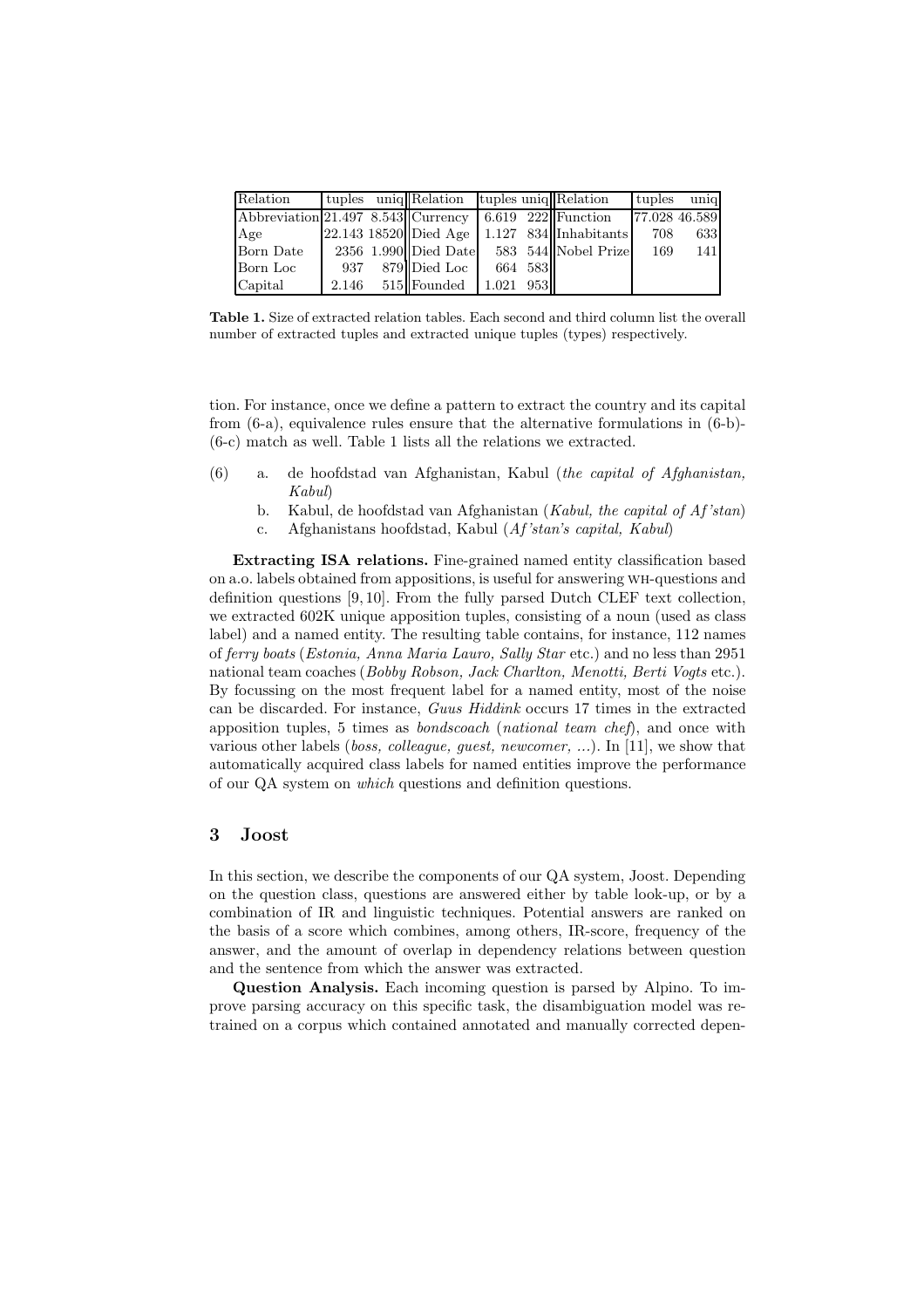dency trees for 650 quiz questions.<sup>3</sup> For CLEF 2005, we used a model which was trained on data which also included (manually corrected dependency trees of) the CLEF 2003 and 2004 questions. It achieved an accuracy of 97.6 on CLEF 2005 questions.

On the basis of the dependency relations returned by the parser the question class is determined. Joost distinguishes between 29 different question classes. 18 question classes are related to the relation tuples that were extracted offline. Note that a single relation can often be questioned in different ways. For instance, whereas a frequent question type asks for the meaning of an acronym (What does the abbreviation RSI stand for?), a less frequent type asks for the abbreviation of a given term (*What is the abbreviation of Mad Cow Disease?*). The other 11 question classes identify questions asking for an amount, the date or location of an event, the (first) name of a person, the name of an organization, how-questions, wh-questions, and definition questions.

For each question class, one or more syntactic patterns are defined. For instance, the following pattern accounts for questions asking for the capital of a country:

$$
(7) \quad \left\{ \begin{matrix} \langle \mathtt{vat}/\mathtt{W}, \mathtt{wh}, \mathtt{is}/\mathtt{I} \rangle, & \langle \mathtt{is}/\mathtt{I}, \mathtt{su}, \mathtt{hoofdstad}/\mathtt{H} \rangle \\ \langle \mathtt{hoofdstad}/\mathtt{H}, \mathtt{mod}, \mathtt{van}/\mathtt{V} \rangle, \langle \mathtt{van}/\mathtt{V}, \mathtt{obj1}, \mathtt{Country}/\mathtt{C} \rangle \end{matrix} \right\}
$$

Depending on the question class, it is useful to identify one or two additional arguments . For instance, the dependency relations assigned to the question Wat is de hoofdstad van Togo? (What is the capital of Togo?) match with the pattern in (7), and instantiate Country as Togo. Therefore, the question class capital is assigned, with Togo as additional argument. Similarly, Who is the king of Norway? is classified as function(king, Norway), and In which year did the Islamic revolution in Iran start? is classified as date(revolution).

Some question classes require access to lexical semantic knowledge. For instance, to determine that In which American state is Iron Mountain? asks for a location, the systeem needs to know that state refers to a location, and to determine that Who is the advisor of Yasser Arafat? should be classifed as function(advisor, Yasser Arafat), it needs to know that *advisor* is a function. We obtained such knowledge mainly from Dutch EuroWordNet [12]. The list of function words (indicating function roles such as president, queen, captain, secretary-general, etc.) was expanded semi-automatically with words from the corpus that were distributionally similar to those extracted from EWN (see [11] for details).

Question classification was very accurate for the CLEF 2005 questions. There were a few cases where the additional arguments selected by the system did not seem the most optimal choice. Two clear mistakes were found (e.g. What is the currency of Peru? was classified as currency(of) and not as currency(Peru)).

Information Retrieval. For questions which cannot be answered by the relation tables, traditional keyword-based information retrieval (IR) is used to narrow down the search space for the linguistically informed part of the QA

 $3$  From the Winkler Prins spel, a quiz game made available to us by Het Spectrum, bv.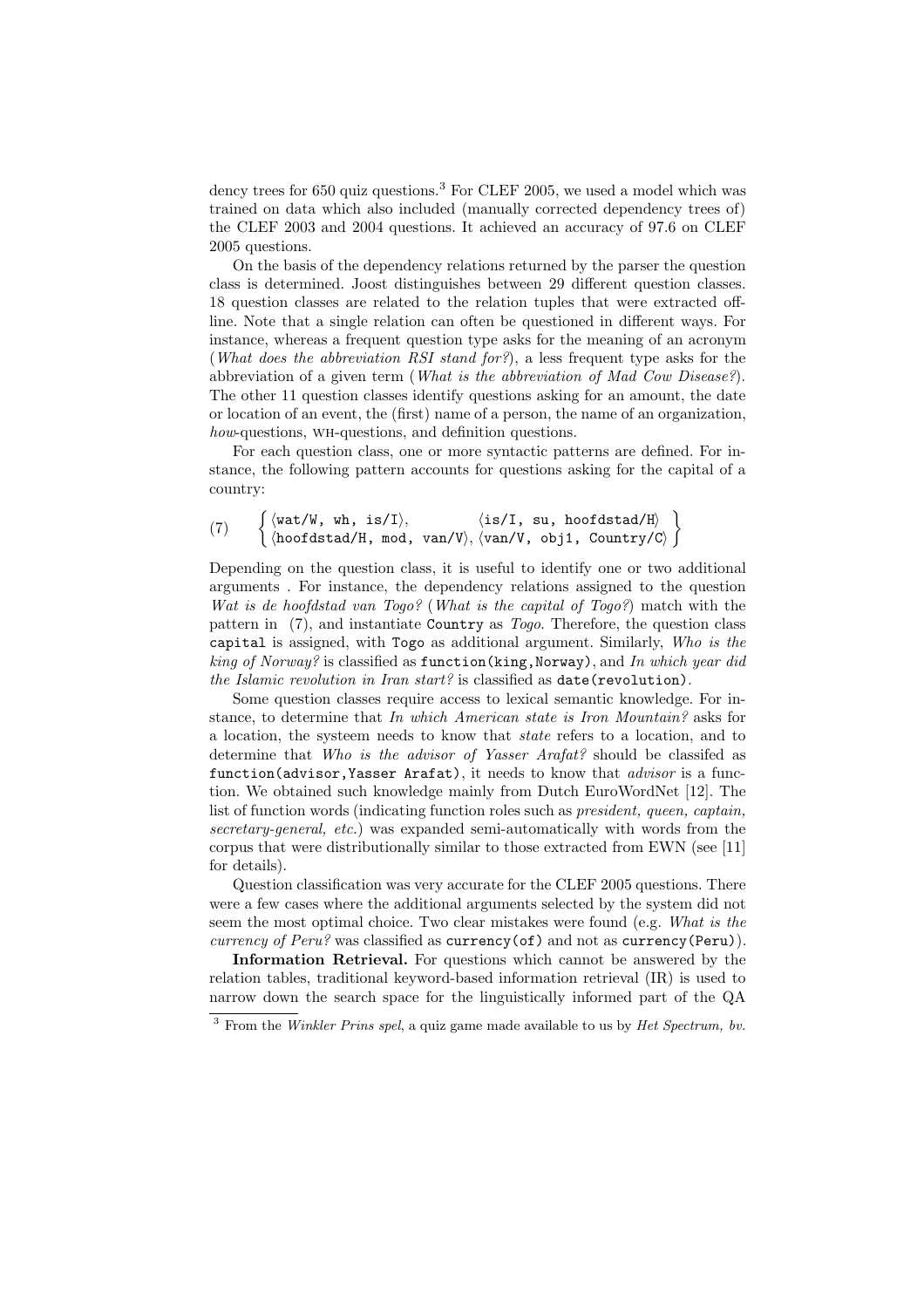system which identifies answers. On the basis of keywords from the question, the IR system retrieves relevant passages from the corpus.

Keywords are derived from the question using its content words. Function words and other irrelevant words are removed using a static stop word list. We implemented an interface to seven publicly available IR engines [13]. We selected Zettair [14] as the underlying system in our experiments because of speed and recall performance. The entire CLEF QA corpus (in its tokenized plain text version) has been indexed using the IR engine with its standard setup.

Earlier experiments have shown that a segmentation into paragraphs is most efficient for IR performance in QA. We used the existing markup in the corpus to determine the paragraph boundaries. This resulted in about 1.1 million paragraphs (including headers that have been marked as paragraphs). We did experiments with additional pre-processing, e.g., including proper lemmatization (using Alpino root forms) but we could not improve the IR performance compared to the baseline using standard settings. However, we did include labels of named entities found by Alpino in each paragraph as additional tokens. This makes it possible to search for paragraphs including certain types of named entities (e.g. location names and organizations) and special units (e.g. measure names and temporal expressions) corresponding to question types found by the question analyses component.

For the QA@CLEF 2005 data, we used Zettair to return the 40 most relevant paragraphs for a query. This gives an answer recall (for questions which have an answer in the text collection) of 91%. On average, 4.74 paragraphs are required to find an answer, and half of the answers are found in the top 2 paragraphs.

Answer Identification and Ranking. For questions that are answered by means of table look-up, the relation table provides an exact answer string. For other questions, it is necessary to extract answer strings from the set of paragraphs returned by IR. Given a set of paragraph id's, we retrieve from the parsed corpus the dependency relations for the sentences occurring in these paragraphs.

Various syntactic patterns are defined for (exact) answer identification. For questions asking for the name of a person, organization, or location, or for an amount or date, a constituent headed by a word with the appropriate named entity class has to be found. As all of these occur frequently in the corpus, usually many potential answers will be identified. An important task is therefore to rank potential answers.

The following features are used to determine the score of a short answer A extracted from sentence S:

- Syntactic Similarity The proportion of dependency relations from the question which match with dependency relations in S.
- Answer Context A score for the syntactic context of A.
- Names The proportion of proper names, nouns, and adjectives from the query which can be found in S and the sentence preceding S.
- Frequency The frequency of A in all paragraphs returned by IR.
- IR The score assigned to the paragraph from which A was extracted.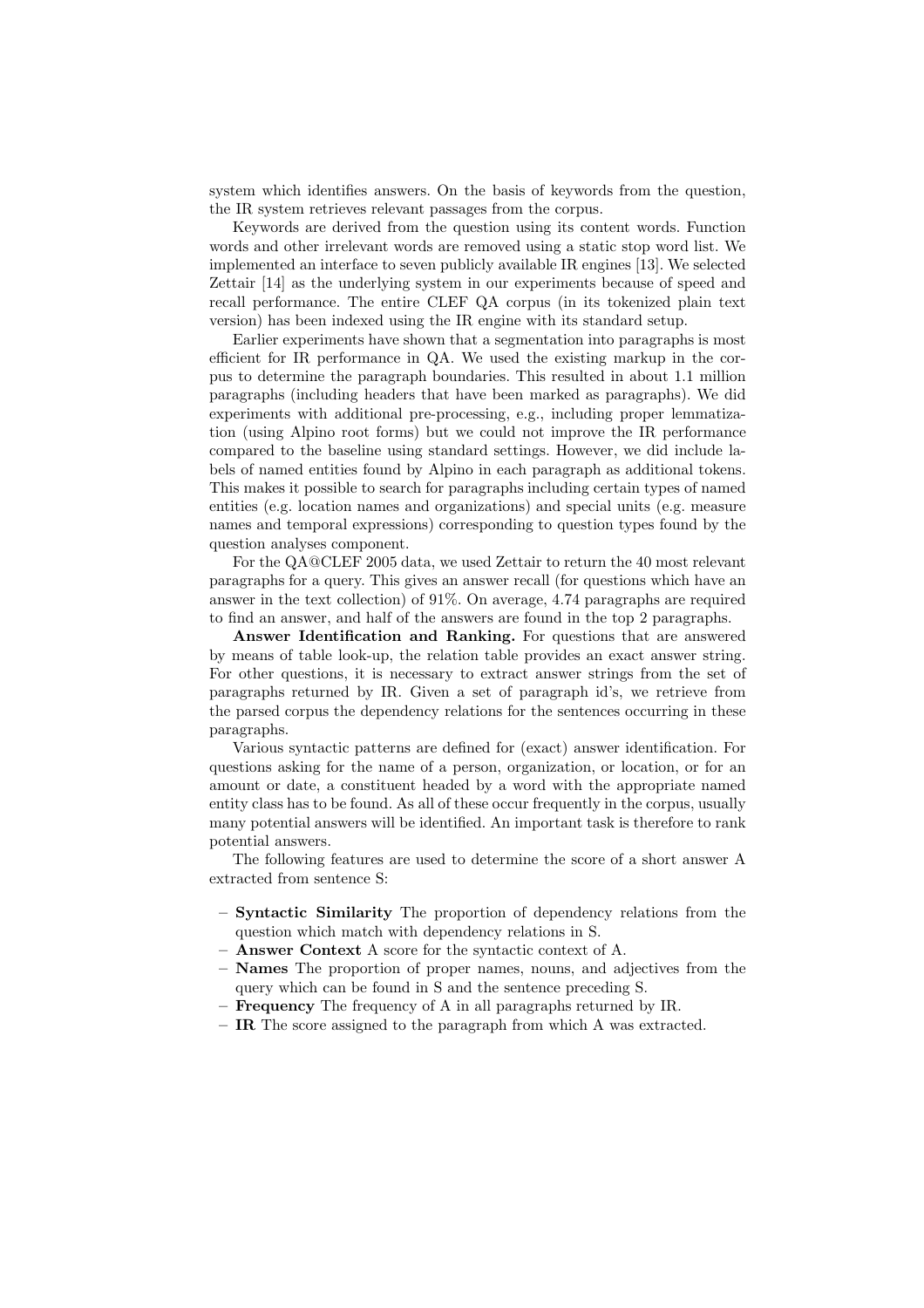The score for syntactic similarity implements a preference for answers from sentences with a syntactic structure that overlaps with that of the question. Answer context implements a preference for answers that occur in the context of certain terms from the question. Given a question classified as date(Event), for instance, date expressions which occur as a modifier of Event are preferred over date expressions occurring as sisters of Event, which in turn are preferred over dates which have no syntactic relation to Event.

The overall score for an answer is the weighted sum of these features. Weights were determined manually using previous CLEF data for tuning. The highest weights are used for Syntactic Similarity and Answer Context. The highest scoring answer is returned as the answer.

Ranking of answers on the basis of various features was initially developed for IR-based QA only. Answers found by table look-up were ranked only by frequency. Recently, we have started to use the scoring mechanism described above also for answers stemming from table look-up. As the tables contain pointers to the sentence from which a tuple was extracted, we can easily go back to the source sentence, and apply the scoring mechanisms described above.<sup>4</sup> Using more features to rank an answer provides a way to give the correct answer to questions like Who is the German minister of Economy?. The function table contains several names for German ministers, but does not distinguish between different departments. The most frequent candidate is Klaus Kinkel (54 entries), who is minister of foreign affairs. The correct name,  $G\ddot{u}$  nter Rexrodt, occurs only 11 times. Using Syntactic Similarity and Names as an additional features, Joost manages to give the correct answer.

Special Cases. We did not implement techniques which deal specifically with temporally restricted questions (i.e. Which vulcano erupted in June 1991?). The mechanism for scoring potential answers takes into account the syntactic similarity and the overlap in names (including date expressions) between question and answer sentence, and this implements a preference for answers which are extracted from contexts referring to the correct date. Note that, as the same scoring technique is used for answers found by table look-up, this strategy should also be able to find the correct answer for questions such as Who was the mayor of Moscow in 1994?, for which the function table might contain more than one answer.

General wh-questions, such as (8), are relatively difficult to answer. Whereas for most question types, the type of the answer is relatively clear (i.e. it should be the name of a person or organization, or a date, etc.), this is not the case for wh-questions.

- (8) a. Which fruit contains vitamin C?
	- b. Which ferry sank southeast of the island Utö?

To improve the performance of our system on such questions, we make use of two additional knowledge sources. From EuroWordNet, we imported all hypernym relations between nouns. Question (8-a) is assigned the question class

<sup>4</sup> As no IR is involved in this case, the IR score is set to 1 for all answers.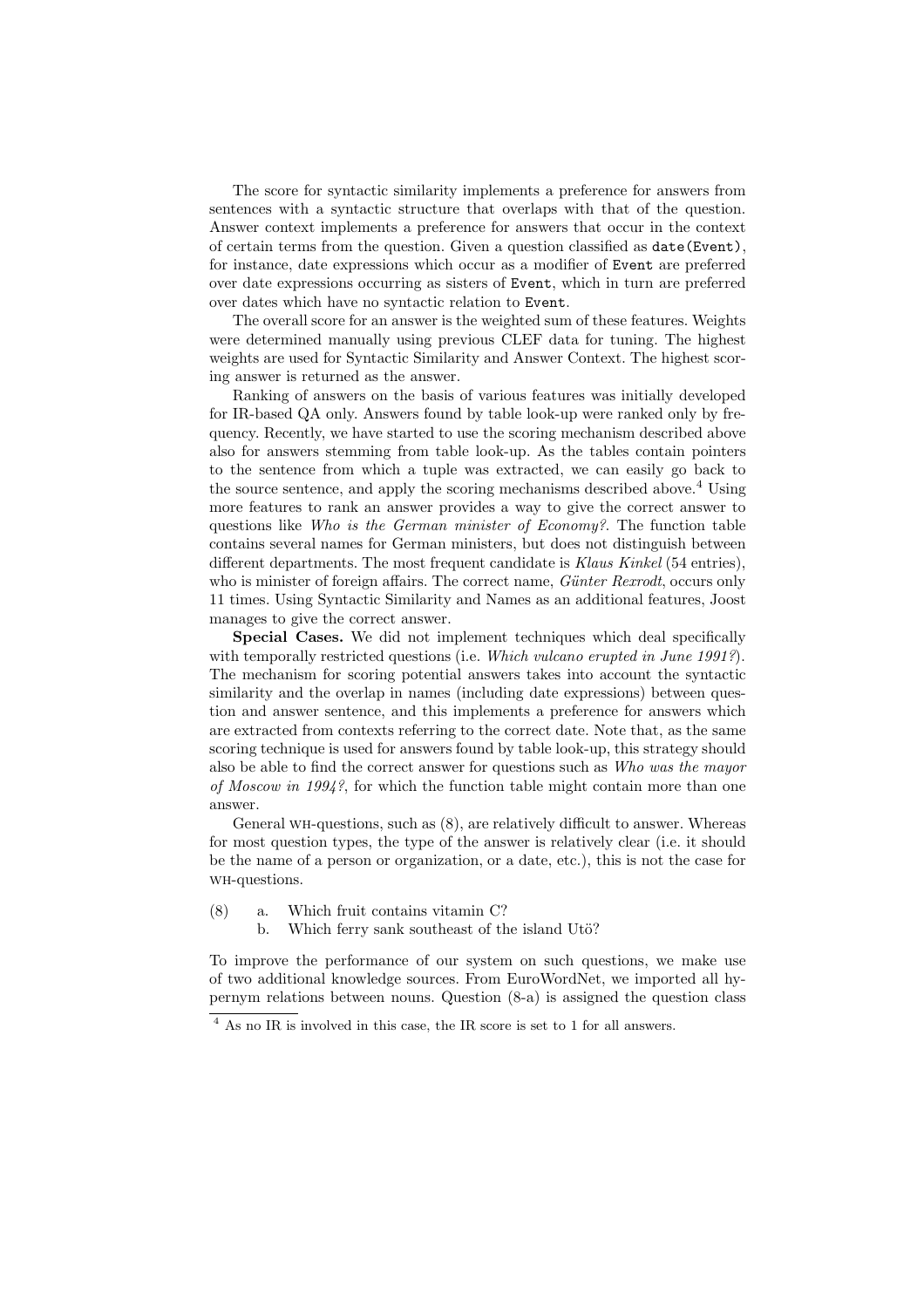which(fruit). We use the hypernym relations to assign a higher score to answers which are hypernyms of fruit.<sup>5</sup> As EuroWordNet does hardly include proper names, we also used the isa-relations extracted from appositions containing a named entity, as described in section 2. Question (8-b) is assigned the question class which(ferry). Candidate answers that are selected by Joost are: Tallinn, Estonia, Raimo Tiilikainen etc. Since, according to our apposition database, *Estonia* is the only potential answer which ISA ferry, this answer is selected.

CLEF 2005 contained no less than 60 definition questions (i.e. What is Sabena?, Who is Antonio Matarese?). We used the ISA-relations extracted from appositions to answer such questions. More in particular, our strategy for answering definition questions consisted of two phases:

- Phase 1: The most frequent class found for a named entity is selected.
- Phase 2: The sentences which mention the named entity and the class are retrieved and searched for additional information which might be relevant. Snippets of information that are in a adjectival relation or which are a prepositional complement to the class label are selected.

A disadvantage of focussing on class labels is that the label itself is not always sufficient for an adequate definition. Therefore, in phase 2 we expand the class labels with modifiers which typically need to be included in a definition. For the question What is Sabena?, our system produces Belgian airline company as answer.

# 4 Evaluation

| Question Type                 | $\#$  |         | questions correct answers |
|-------------------------------|-------|---------|---------------------------|
|                               |       | $_{\#}$ |                           |
| Factoid                       |       |         | 54.39                     |
| Temporally Restricted Factoid | 26    |         | 26.92                     |
| Definition                    | 60 30 |         | 50                        |
| Overall                       |       |         |                           |

The results of the CLEF evaluation are as follows:

The scores are satisfactory for factoid questions and definitions. It is unclear to us at the moment what the explanation is for the fact that the system performed less well on temporally restricted questions. Of the 140 factoid questions, 46 questions were assigned a type corresponding to a relation table. For 35 of these questions, an answer was actually found in one of the tables. The other 11 questions were answered by using the IR-based strategy as fall-back. 52 of the 60 definition questions were answered by the strategy described in section 3.

 $5$  Unfortunately, EuroWordNet only contains two hypernyms for the synset fruit, none of which could be used to identify an answer to (8-a).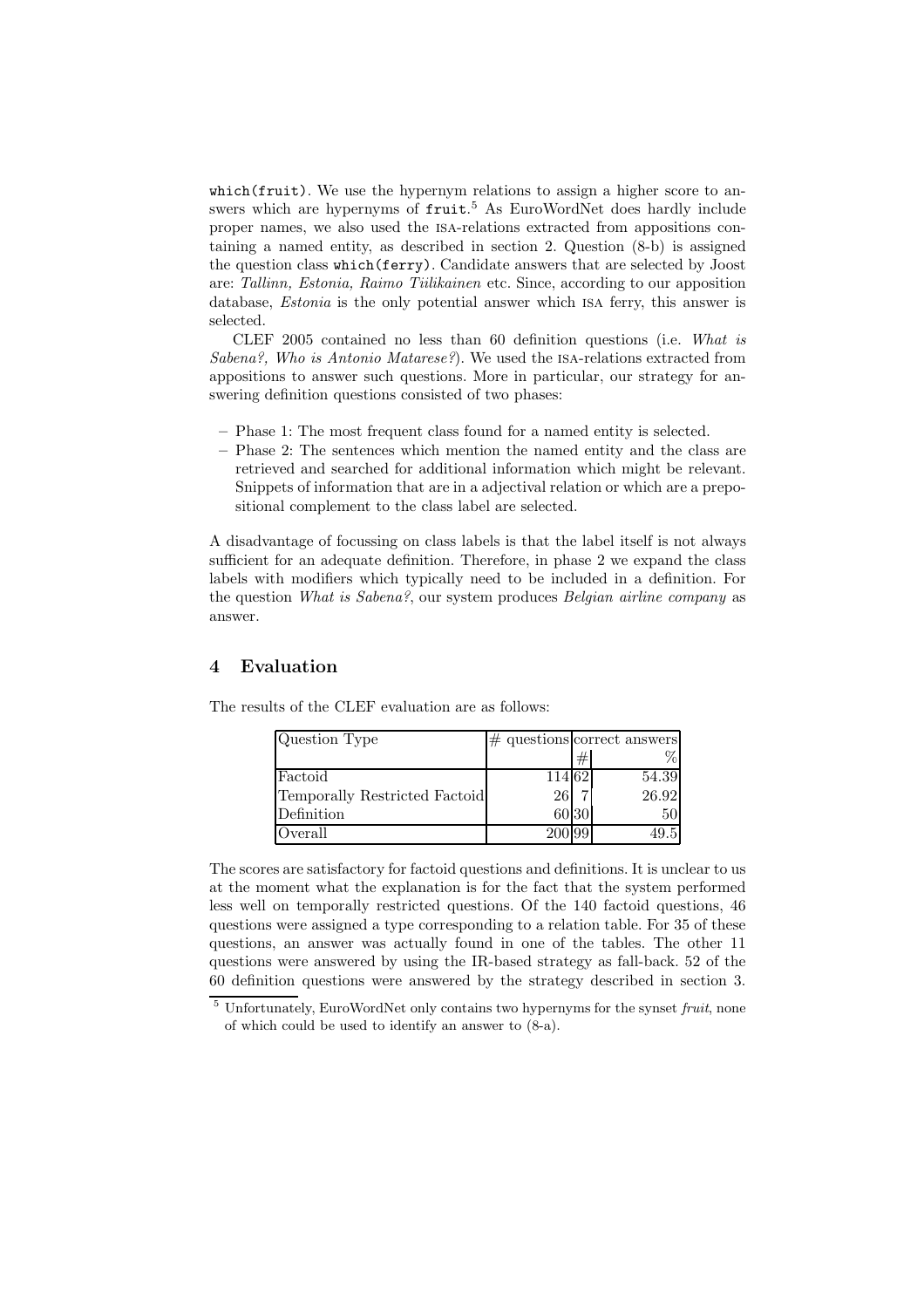For the other definition questions, the general IR-based strategy was used as fall-back. Three definition questions received nil as an answer.

Parsing errors are the cause of some wrong or incomplete answers. The question Who is Javier Solana?, for instance, is answered with Foreign Affairs, which is extracted from a sentence containing the phrase  $Oud$ -minister van buitenlandse zaken Javier Solana (Ex-minister of foreign affairs, Javier Solana). Here, Javier Solana was erroneously analyzed as an apposition of affairs. Similarly, the wrong answer United Nations for the question What is UNEP?, which was extracted from a sentence containing the environment programme of the United Nations (UNEP), which contained the same attachment mistake.

A frequent cause of errors were answers that were echoing (part of) the question. Currently, the system only filters answers which are a literal substring of the question. This strategy fails in cases like  $Q$ : Where is Bonn located? A: in Bonn. and Q: In which city does one find the famous Piazza dei Miracoli? A: at the Piazza dei Miracoli. It seems these cases could be easily filtered as well, although in some cases substantial overlap between question and answer does lead to a valid answer (e.g. Q: What is the name of the rocket used to launch the satellite Clementine? A: Titan rocket).

Our strategy for answering definition questions seemed to work reasonably well, although it did produce a relatively large number of inexact answers (of the 18 answers that were judged inexact, 13 were answers to definition questions). This is a consequence of the fact that we select the most frequent class label for a named entity, and only expand this label with adjectival and pp modifiers that are adjacent to the class label (a noun) in the corresponding sentence. Given the constituent the museum Hermitage in St Petersburg, this strategy fails to include in St Petersburg, for instance. We did not include relative clause modifiers, as these tend to contain information which is not appropriate for a definition. However, for the question, Who is Igbal Masih, this leads the system to answer twelve year old boy, extracted from the constituent twelve year old boy, who fought against child labour and was shot sunday in his home town Muritke. Here, at least the first conjunct of the relative clause should have been included.

#### 5 Conclusion

We have shown that dependency parsing of both questions and the full document collection is useful for developing an adequate QA system. Dependency patterns can be used to search the corpus exhaustively for answers to frequent question types and for class labels for named entities, which are used to improve the performance of the system on which-questions and definition questions. Selection of the most likely answer to a question uses a syntactic similarity metric based on dependency relations.

We have used a limited number of equivalences over dependency relations. An obvious next step is to expand this set with equivalences derived automatically from the parsed corpus (i.e. as in [15]). The syntactic techniques we employ operate exclusively on individual sentences. In the future, we hope to extend